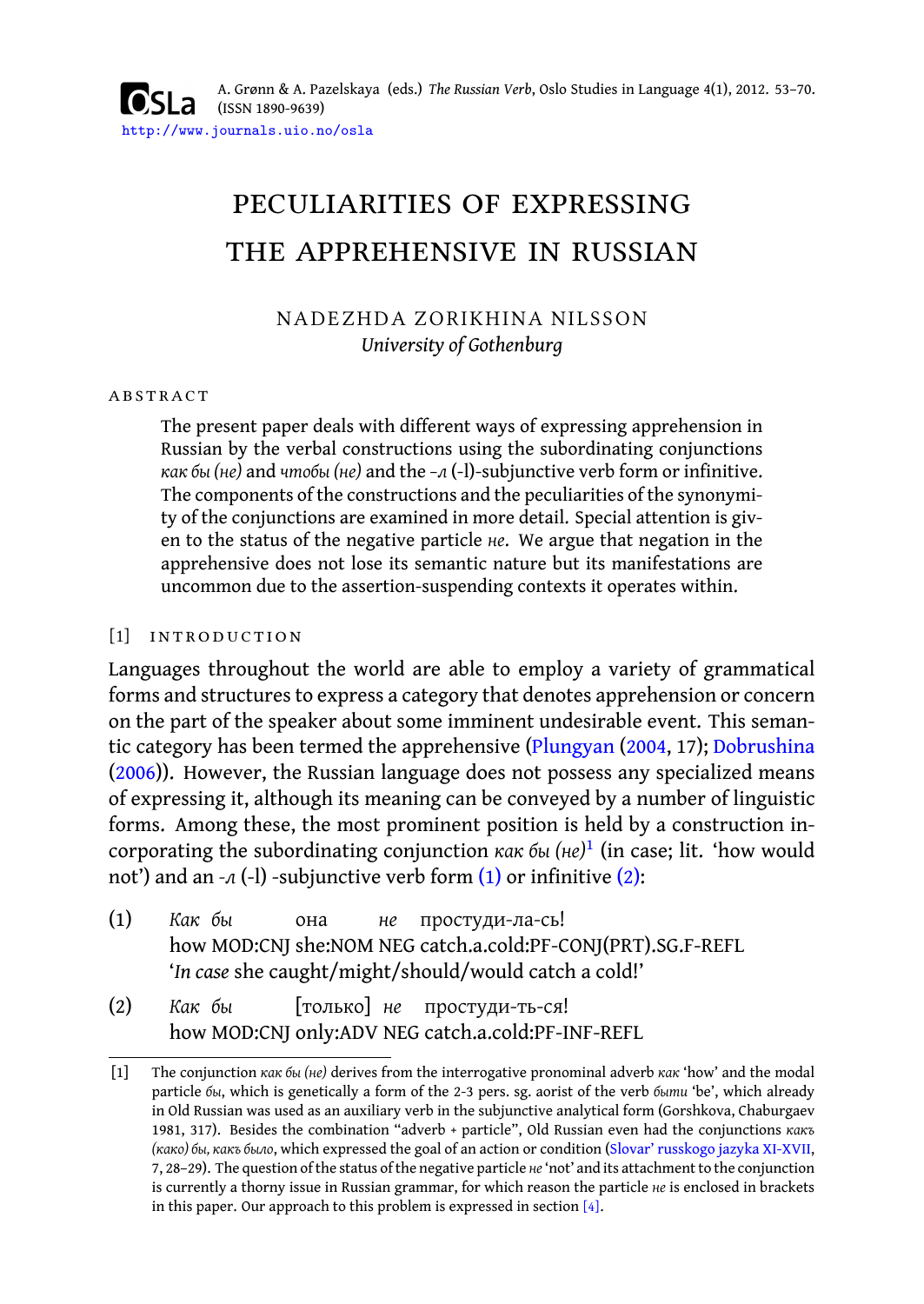# [54] nadezhda zorikhina nilsson

'*In case* [only] [I, we] catch a cold!'

Formally, this structure is a subordinate clause, which clearly by virtue of its vividly expressed semantics, has detached itself from the main clause and can be used independently. Cf.  $(1)$ ,  $(2)$  and  $(3)$ :

(3) a. Я боюсь, *как бы* how MOD:CNJ she NEG она *не простудилась*. catch.a.cold:PF-CONJ(PRT).SG.F-REFL I am afraid that *she would/might catch a cold*. 'I am anxious for her *not to catch a cold*.' [b](#page-16-1). [Я](#page-16-1) боюсь, *как бы* how MOD:CNJ NEG catch.a.cold:PF-INF-REFL *не простудиться* 'I am anxious/afraid that I *would/might catch a cold*.'

However, it is more probable that the sentences under consideration have undergone a different process of development. Observations show that subordinate relations in Old Russian were formed by combining a pair of sentences, where the function of the subordinate clause was usually assigned to a sentence, [w](#page-1-0)hich had an indirect modality, i.e. a sentence expressing a question, a command or a wish (Lomtev 1956, 488). Thus, being independent in the narrative chain of sentences of the heterogeneous syntactic nature, the sentences with the adverbial construction *как бы* were drawn into a closer relationship with other sentences while their modal fu[nc](#page-1-1)tion attenuated. Therefore, these sentences which in modern Russian are perceived as fragments of complex sentences may actually, from a diachronic point of view, represent independent sentences. They did not become real subordinate clauses but instead managed to preserve a relative autonomy.<sup>2</sup>

<span id="page-1-2"></span><span id="page-1-1"></span><span id="page-1-0"></span>This paper presents an analysis of the apprehensive construction with the conjunction *как бы (не)* in complex or simple sentences with an infinitive phrase, in both of which such a construction is often a dependent part (P1), occupying one of the valency positions of the main verb form or the verb phrase of the main part  $(P2)$ .<sup>3</sup> [The depen](#page-16-2)dent part communicates a possible situation, which, from the point of view of the speaker (or the subject of the main clause), is undesirable and in Russian can also be introduced by the conjunction *чтобы (не)* (in order not…. /so that ... not/that…). Cf.:

<sup>[2]</sup> This hypothesis needs verification that involves data derived from the history of the language.

<sup>[3]</sup> The structures under analysis are a variety of valency taxis constructions. For valency taxis please refer to: Khrakovskiy (2009).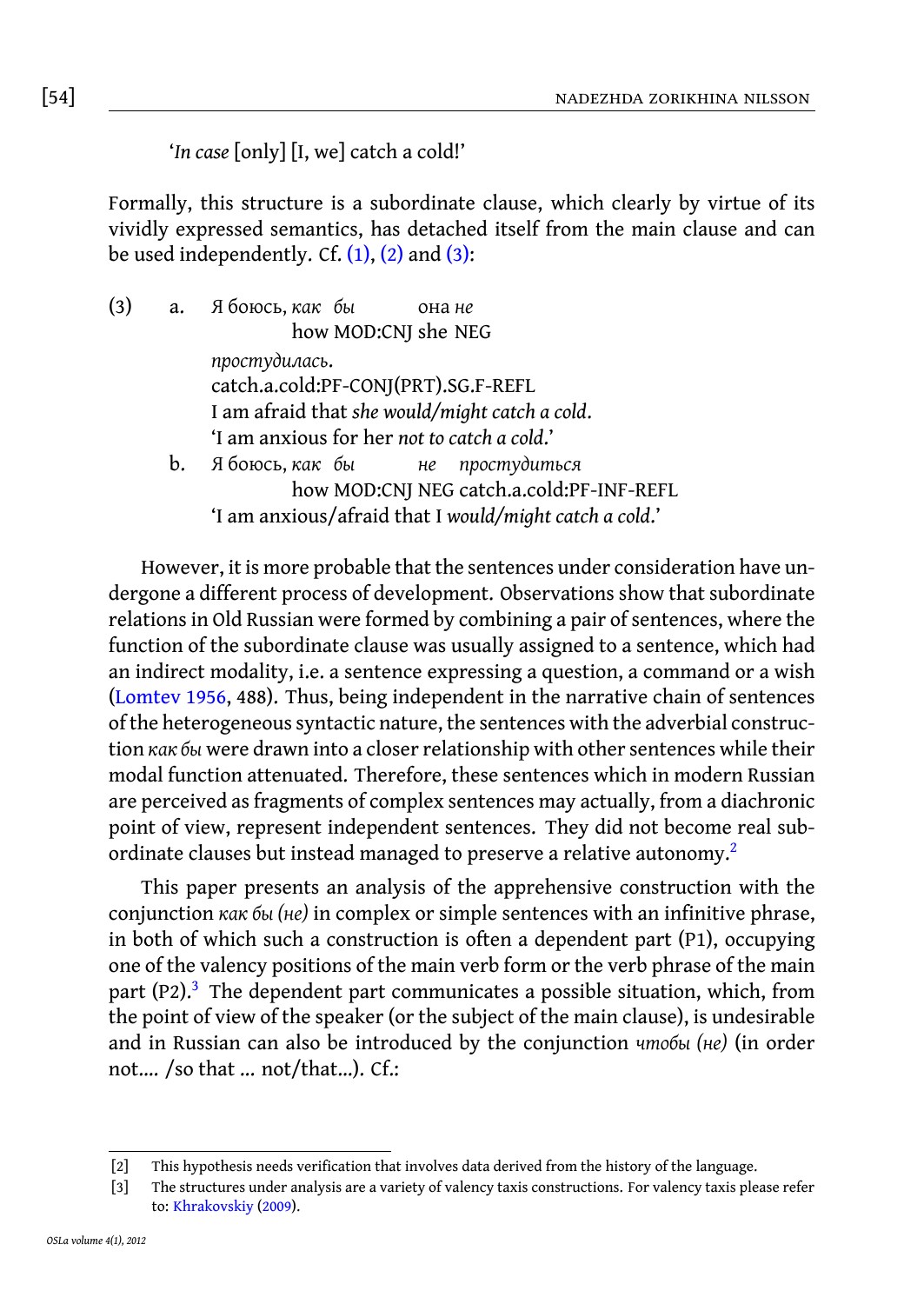- <span id="page-2-1"></span>(4) Наши дамы по субботам домашних спектаклей не устраивали, *боялись, как бы* он *не* узнал... (А.Че[хов](#page-17-2) – НКРЯ<sup>4</sup> ). Our ladies did not stage plays at home on a Saturday *being a[fr](#page-2-0)aid that* he /could/might/would find out. (A. Chekhov – RNC)
- <span id="page-2-2"></span>(5) Как я *боялась, чтобы не* с[прос](#page-1-2)[или](#page-2-1) [из](#page-2-2) вежливости: «Как дела?» (Л. Гурченко – НКРЯ). How I*was afraid in case* they could/might[/wo](#page-2-3)uld ask out of politeness, "How are things?" (L. Gurchenko – RNC)

<span id="page-2-3"></span>As noted in "Russian Grammar" ( $RG$ , v. 2, 479), in the sentences undergoing analysis, the meaning of apprehension is expressed explicitly in the main part, which contains words denoting fear or concern (verbs such as *бояться* 'fear'<sup>5</sup> ; *опасаться* 'be apprehensive'; *пугаться* 'be frightened'; *страшиться* 'be afraid of','be careful (not to)', etc. (see examples (4), (5), (6); or nouns such as *боязнь* 'fear'; *страх* 'worry'; *опасение* 'apprehension', etc. Example (7)):

- (6) Других гостей здесь не боятся, а вас *опасаются*, чтобы вы Прасковье Ивановне чего-нибудь *не* пересказали (С. Аксаков – НКРЯ). Other guests are not feared here, but with you they are *careful so that* you might/should/will *not* say anything to [Pr](#page-2-4)askovia Ivanovna. (S. Aksakov – RNC)
- (7) Женской прислуги он не держал *из страха, чтобы* о нем *не* думали дурно ... (А. Чехов – НКРЯ). He never kept maidservants*fearing/out of fear that*they could/might/would think ill of him … (A. Chekhov – RN[C\)](#page-2-2)

<span id="page-2-4"></span><span id="page-2-0"></span>In traditional grammars of Russian the complex sentences under consideration are listed among sentences with Object clauses.<sup>6</sup> However, it should be noted that these clauses are not prototypical and they do not always express pure object relations as "that" clauses do. In addition to the "content" of fear emotion (*бояться чего? 'fear of what'?*), they also express the reason of the emotion (*бояться почему? 'fear why'?*), although to varying degrees. The syncretic semantics of such clauses can in some cases allow a peculiar "split" of the object([or va](#page-16-3)lency [exp](#page-17-2)ansion) at the syntactic level. Thus, in the example (6) the object position of the verb *опасаться 'be apprehensive'* is in the main clause filled by the pronoun *вы 'you'* in the genitive while the existence of a second object is not completely forbidden. This phenomenon can be explained by the additional adverbial semantics of the subordinate clause. Here, in our opinion, we can speak about the transition case, in

<sup>[4]</sup> Hereinafter НКРЯ/RNC – Russian National Corpus.

<sup>[5]</sup> In the quotations the closest English equivalent is given. However, the translation may use synonyms.

<sup>[6]</sup> Cf. the Russian term «изъяснительное придаточное предложение» (GCLRL, 701-706; RG, 2, 473-479).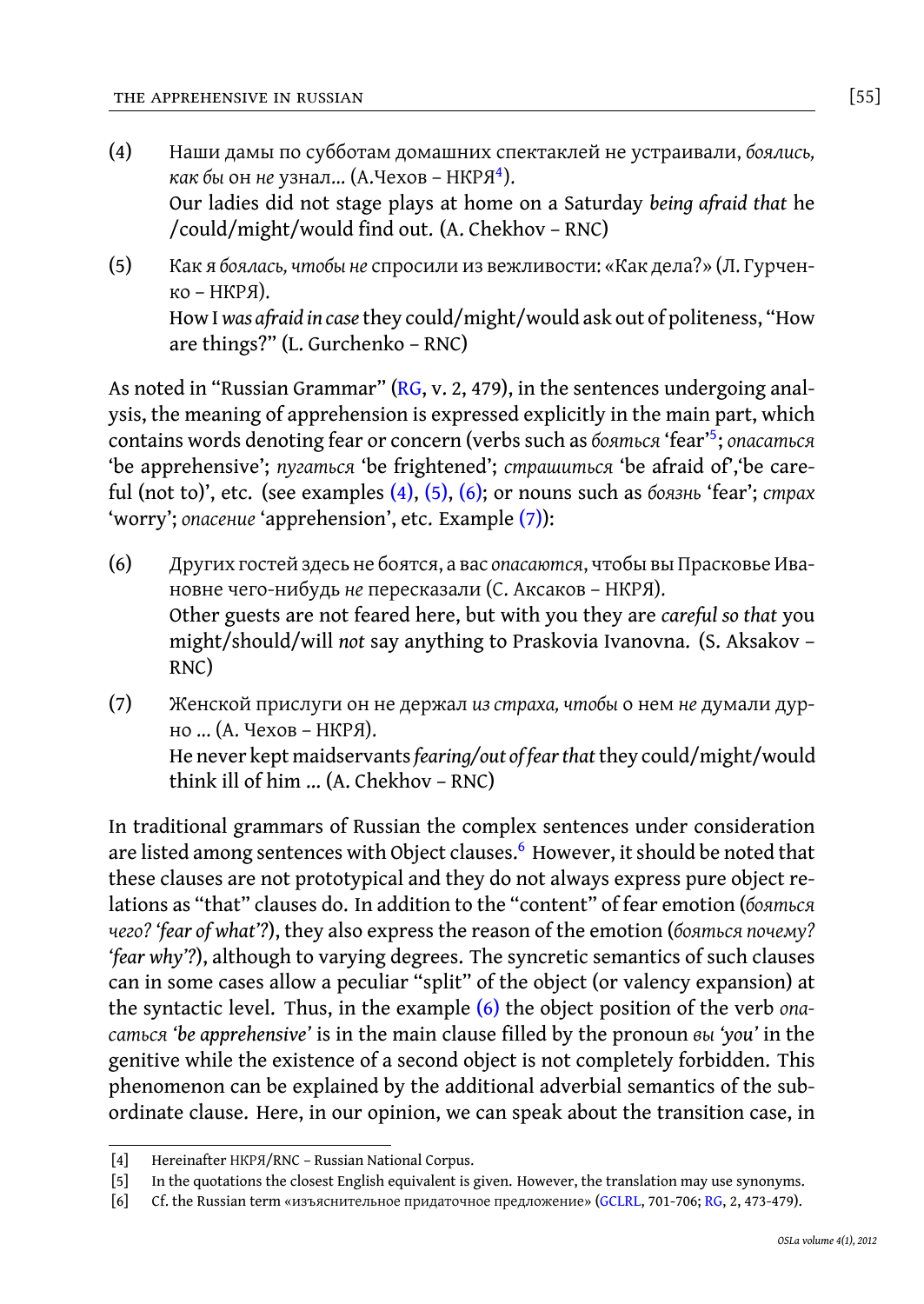[56] nadezhda zorikhina nilsson

<span id="page-3-0"></span>whi[ch t](#page-3-0)wo [role](#page-3-1)s – that of the argument and that of the sentential adjunct – are combined in one clause. As for example (7) the object semantics of the subordinate clause here coexists with the attributive.

<span id="page-3-1"></span>The main part may also contain verbs denoting feelings and actions that accompany apprehension or are caused by it (*беспокоиться 'worry'; волноваться 'be uneasy'*; *предостерегать'warn'; тревожиться 'be anxious'*) and words with the meaning of surveillance and supervision (*присматривать 'watch'*; *караулить 'guard'*; *посматривать, поглядывать 'glance round', 'keep an eye (on)',* etc.). Examples (8) and (9):

- (8) За эти годы я провел немало бессонных ночей, *волнуясь, как бы* его катер *не* утонул вместе с мотором (В. Маккавеев – НКРЯ). All these years I spent a good many sleepless nights *worrying in case* his boat might/would sink//sank together with the motor. (V. Makkaveev – RNC)
- (9) Ребята послали меня *присмотреть, как бы* чего *не* вышло (В. Рыбаков НКРЯ).

The guys sent me *to watch in case* something happened/ could/might/would happen. (V. Rybakov – RNC)

In a more detailed analysis, it is necessary to consider [the](#page-5-0) frequency of occurrence and the peculiarities of the use of the conjunctions in propositions containing all of the aforementioned semantic groups of verbs and nouns. Here, we will confine our[selv](#page-7-0)es to complex sentences and infinitive clauses where the main clause predicate (P2) is expressed by the verb *бояться 'fear'*. This verb is pre-eminent as it is the most representative of all those in the groups considered, and examples with other verbs will be given in a few cases only. In the article we examine in greater detail the components of the constructions (section [2]) and the peculiarities of the synonymity of the conjunctions (section [3]). In the conclusion, the various viewpoints on the status of the negative particle *не* with the conjunctions *чтобы (не)* and *как бы (не)* will be analyzed, while our approach to this problem (section  $[4]$ ) will also [be d](#page-3-2)efined.

# <span id="page-3-2"></span>[2] THE COMPONENTS OF THE CONSTRUCTION

The dependent part of the propositions examined takes the form of a structure comprising the conjunction *как бы* or *чтобы*, a finite *–л* (-l) verb form or an infinitive, as well as the particle *не*. The infinitive is used when the subjects of the main and the dependent clauses are co-referent. A formal expression of the subject with the infinitive is possible but this is a very rare case and the subject then takes the dative case (10).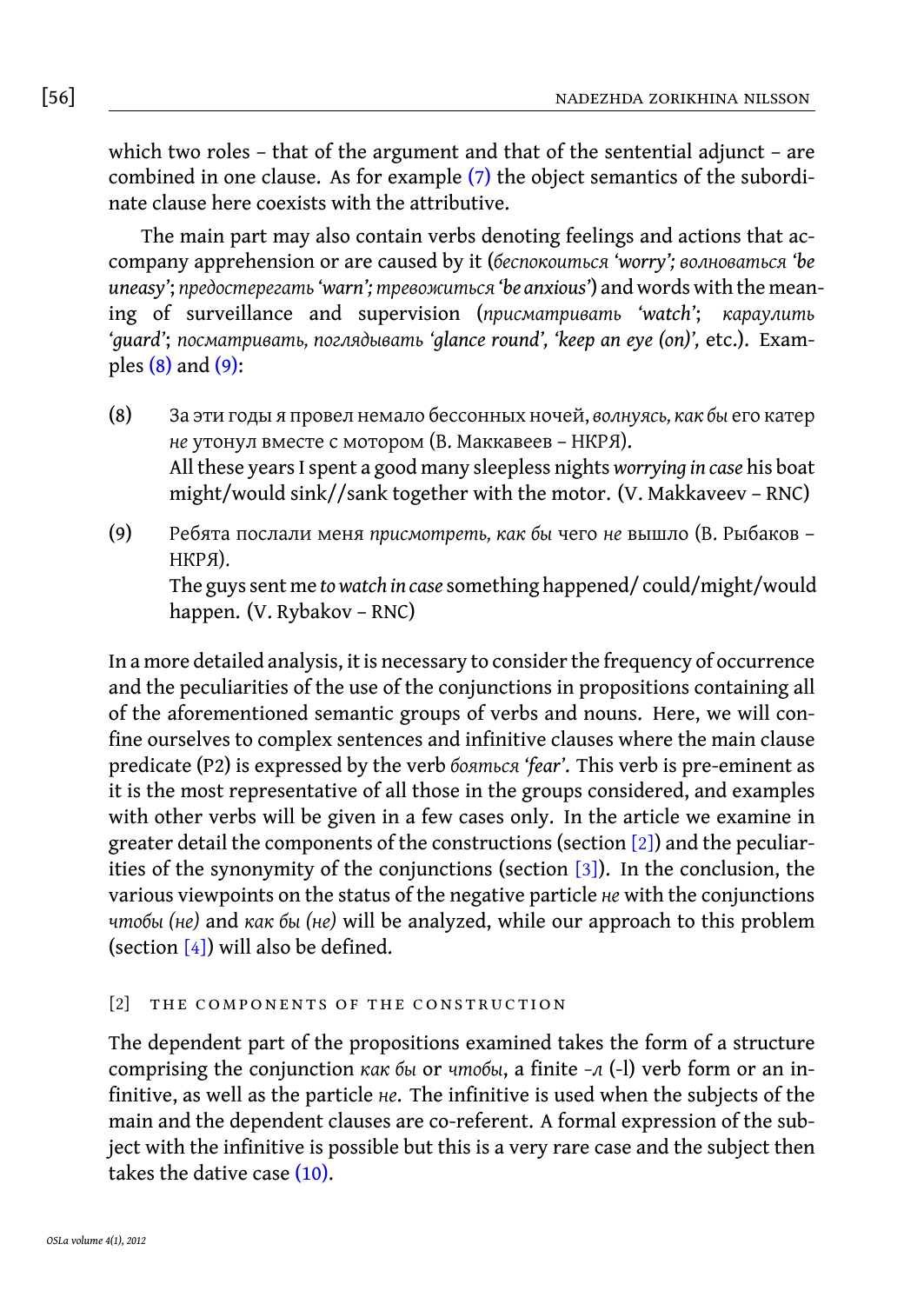(10) a. Я боюсь, *чтобы мне не утратить* и то, что хоть порою мне дается от неба (Н. Лесков – НКРЯ) I fear *that I might lose* even that which, at times, is given to me by Heaven. (N. Leskov – RNC)

b. Рассказывали, что, когда Черчилля попросили прокомментировать сие событие, он якобы ответил так: «Я думал, что я умру от старости, но боюсь, *как бы мне не умереть* от смеха (М. Козаков – НКРЯ).

[T](#page-16-4)hey say that when Churchill was asked to comment upon this event, he supposedly answered, "I thought that I would die of old age, but now I *fear that I shall die* laughing". (M. Kozakov – RNC)

It should be noted that the Russian language possesses a large number of infinitive constructions with the subject – the recipient of the situation expressed by the infinitive – in the dative. These infinitive constructions have a modal character. They can express (absence of) necessity, (im)possibility, directivity, and wish (Fortuin 2000, 237).

Among the modal infinitive constructions, constructions with negation and with the particle *бы*, can also be found. As a rule, they function in speech as independent sentences and they are, indeed, semantically close to the constructions with *как бы*, which can also be used independently. Another common feature of both infinitive constructions is the fact that the infinitive has the form of the perfective aspect. Cf.:

- (11) a. Не отставай, *не* опоздать *бы* к обеду (Б. Пастернак, Посторонний). 'Come on, move, we don't want to be late for dinner (Fortuin ibid, 434).
	- b. Не отставай, *как бы не* опоздать к обеду.

The difference lies in the f[act tha](#page-4-0)t in the complex sentences under analysis, the meaning of apprehension is expressed explicitly in the main clause by the verb *бояться*.

<span id="page-4-0"></span>As for the structures with an *–л* (-l) verb form, the subjects of the subordinate and main clauses have as a rule different referents.

In the constructions under analysis, perfective verb forms are predominantly used, although the use of imperfective verbs is also possible (12). In the latter case, the majority of examples comprise predicates that include the imperfective verb *быть* (to be). Example (12-a):

(12) a. Он и слушать больше такого не мог, и *боялся, чтобы* проводы не *были* такими же торжественными, как встреча (Е. Чеповецкий –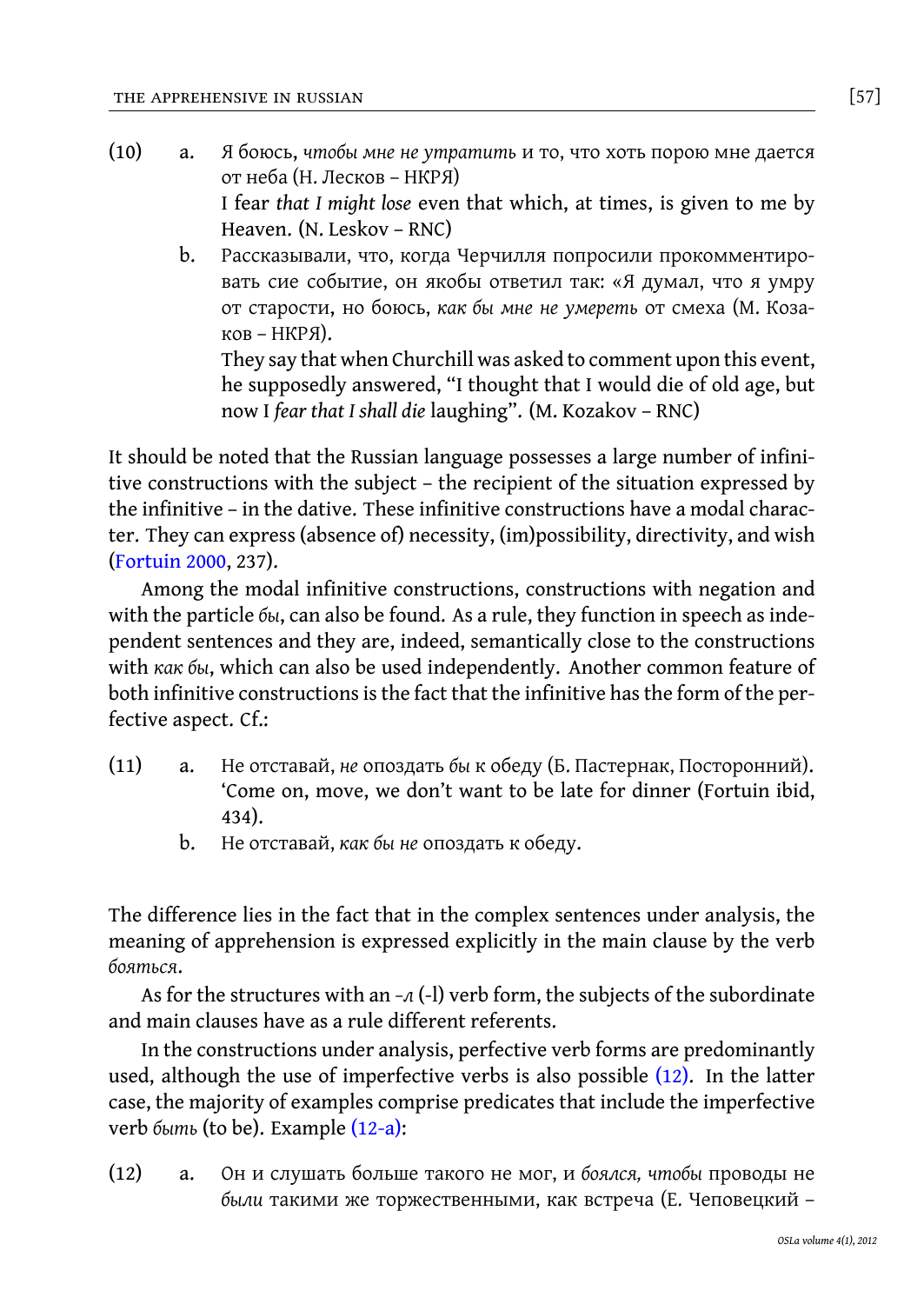# <span id="page-5-0"></span>[58] nadezhda zorikhina nilsson

### НКРЯ).

He could not tolerate hearing such things any more and *feared that* the send-off *could/might/would be* as grand as the welcome. (Ye. Chepoveckiy – RNC)

b. Скажи, что я улыбалась, *боясь, чтобы* он *не рыдал* (А. Щеглов – НКРЯ). Tell him that I was smiling out *of fear that* he *could/might/would sob.* (A. Shcheglov – RNC)

### [3] SYNONYMITY OF THE CONJUNCTIONS

The question of the synonymity of the conjunctions *чтобы (не)* and *как бы (не)* deserves particular comment. If we examine the purely numerical correlation of these conjunctions in the propositions under analysis, then, as our calculations will show, there is no significant difference in their use in subordinates with a predicate expressed by a finite *–л* (-l) verb form. In the Russian National Corpus they show approximately the same frequency of use (see table 1). The infinitive clause with *чтобы (не)* is observed, however, just over 2.5 times less often.

|                     | как бы (не) чтобы (не) |     |
|---------------------|------------------------|-----|
| Infinitive          | 33                     | 12  |
| $\neg$ verb form    | 486                    | 458 |
| Total number in RNC | 519                    | 470 |

table 1: Frequency [of occu](#page-16-3)rrence in the RNC of the conjunctions *kak by (ne)* and *čtoby (ne)* in sentences with the verb *bojat'sja* (fear) as the predicate of the main clause

A more detailed analysis highlights the fact that in many instances of the use of *чтобы (не)* in the propositions under review are encountered in the literature of nineteenth or early twentieth centuries, while the conjunction *как бы (не)* predominates in the latter period. In the "Grammar of the Contemporary Literary Russian Language" (GCLRL, 705), the conjunction *как бы (не)* is described as an expressively coloured substitute for *чтобы (не)*. In this paper we would like to specify that it appears that in the modern language, the conjunction *чтобы (не)* with the aforementioned meaning is going out of use. Let us cite several rare examples appearing in the RNC and belonging to late twentieth and early twenty-first centuries.

(13) a. Она тебя любит и *боится, чтобы* тебя *не* обманули (Е. Евтушенко (1999) – НКРЯ).

She loves you and *is afraid that* you could/might/would be fooled. (Ye. Yevtushenko (1999) – RNC)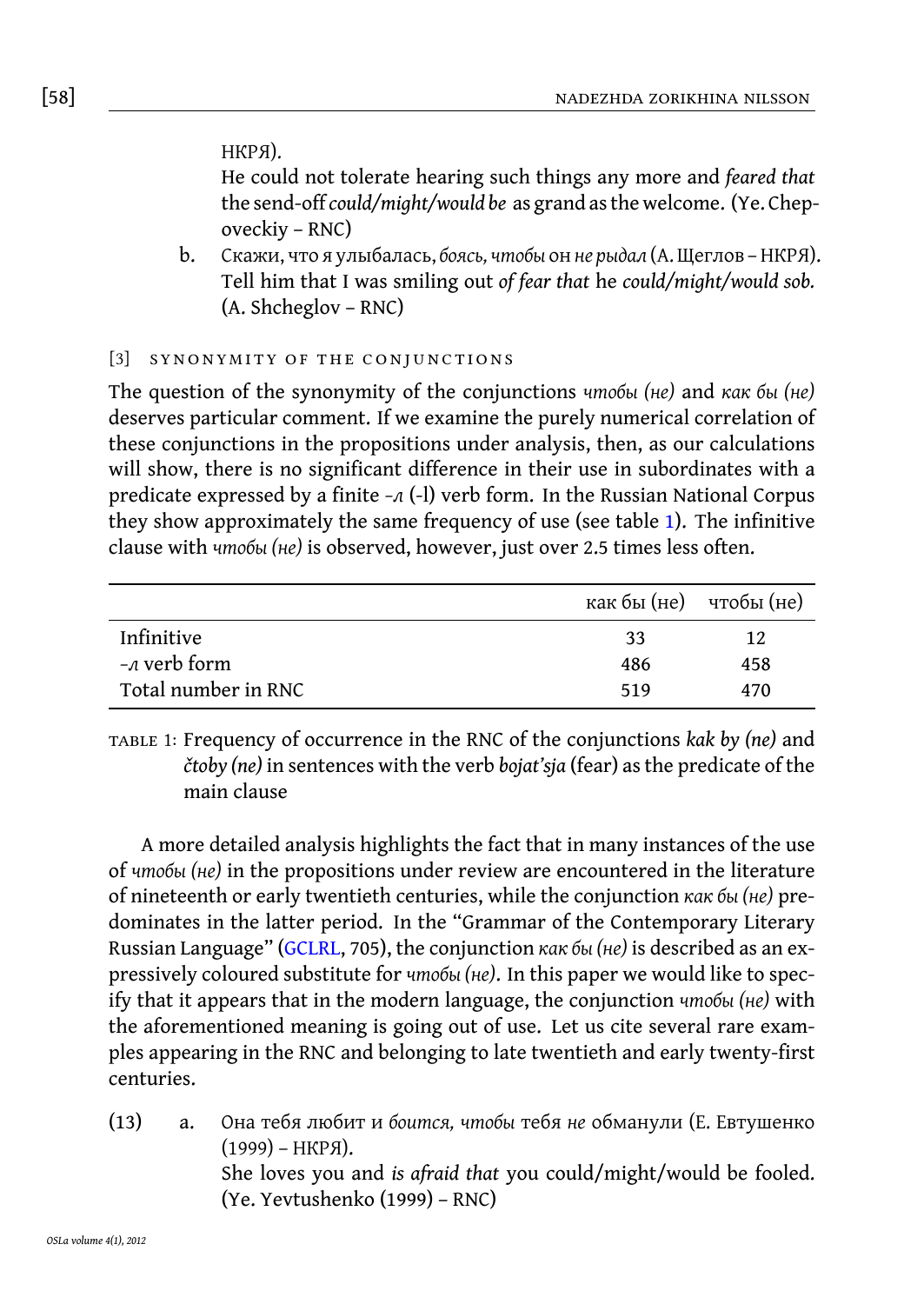- b. Агатов пропустил несколько абзацев, *боясь, чтобы не напекло* голову (Д. Гранин (1962) – НКРЯ). Agatov left out several paragraphs for *fear that* his head could/might /would get scorched fr[o](#page-6-0)m being in the sun too long. (D. Granin (1962)  $– RNC)$
- <span id="page-6-3"></span>c. Это мой сынишка поставил на окне [светил](#page-6-1)ьник, *боится,* чтобы мать *[не](#page-6-2)* заблудилась (Б. Шергин (1930-1960) – НКРЯ). It was my son who left the lamp in the window; he *was worried that* his mother could/might/would get lost. (B. Shergin (1930-1960) – RNC)

<span id="page-6-2"></span><span id="page-6-1"></span>The fact that the conjunction *чтобы (не)* belongs to those phenomena that are disappearing from the contemporary Russian language is also confirmed by the results of a survey of respondents.<sup>7</sup> Hence, Russian native speakers practically never use the conjunction *чтобы (не)* in example (14-a) and prefer *как бы (не)* in example (14-b), remarking that *чтобы (не)* sounds rather unnatural there. Cf.:

- (14) a. Врачи [боял](#page-6-3)ись, *как бы* ( ???*чтобы*) я *не* догадался (С. Алешин (2001) – НКРЯ). The doctors were afraid in case/that I guessed/I could/might/would find out (S. Aleshin (2001) – RNC)
	- b. Я боялся, *как бы* ( ? *чтобы*) ты *не* заболела после своих скитаний (С. Таранов (1999) – НКРЯ). I was afraid *in case/that* you became/you could/might/would become ill after all your wanderings. (S. Taranov (1999) – RNC)

In contexts such as  $(14)$ , the semantics of causation and purpose with regard to *чтобы (не)* clearly conflict with the expression of undifferentiated meaning of presumption and of the hypothetical nature of the event, for which reason the conjunction *как бы (не)* is preferred. As for the use of *чтобы (не)* with the infinitive, the latest contemporary example found in the RNC belongs to the early twentieth century:

<span id="page-6-0"></span>(15) А дошедши, в многолюдном сборище я *боялся, чтобы не* потеряться от маменьки в большой толпе деревенских мужиков и баб (И. Репин (1912- 1917) – НКРЯ).

> And having arrived, amidst the crowded gathering, I *was afraid* of losing*/that* I could/might/would lose mama in the huge crowd of peasant men and women. (I. Repin (1912-1917) – RNC)

<sup>[7]</sup> We interrogated 10 respondents aged from twenty-two to fifty-five. The tendency noted requires further investigation, which should be based on a more detailed survey taking into account both different forms of the verb *бояться* (fear) and the presence of negation in the main clause.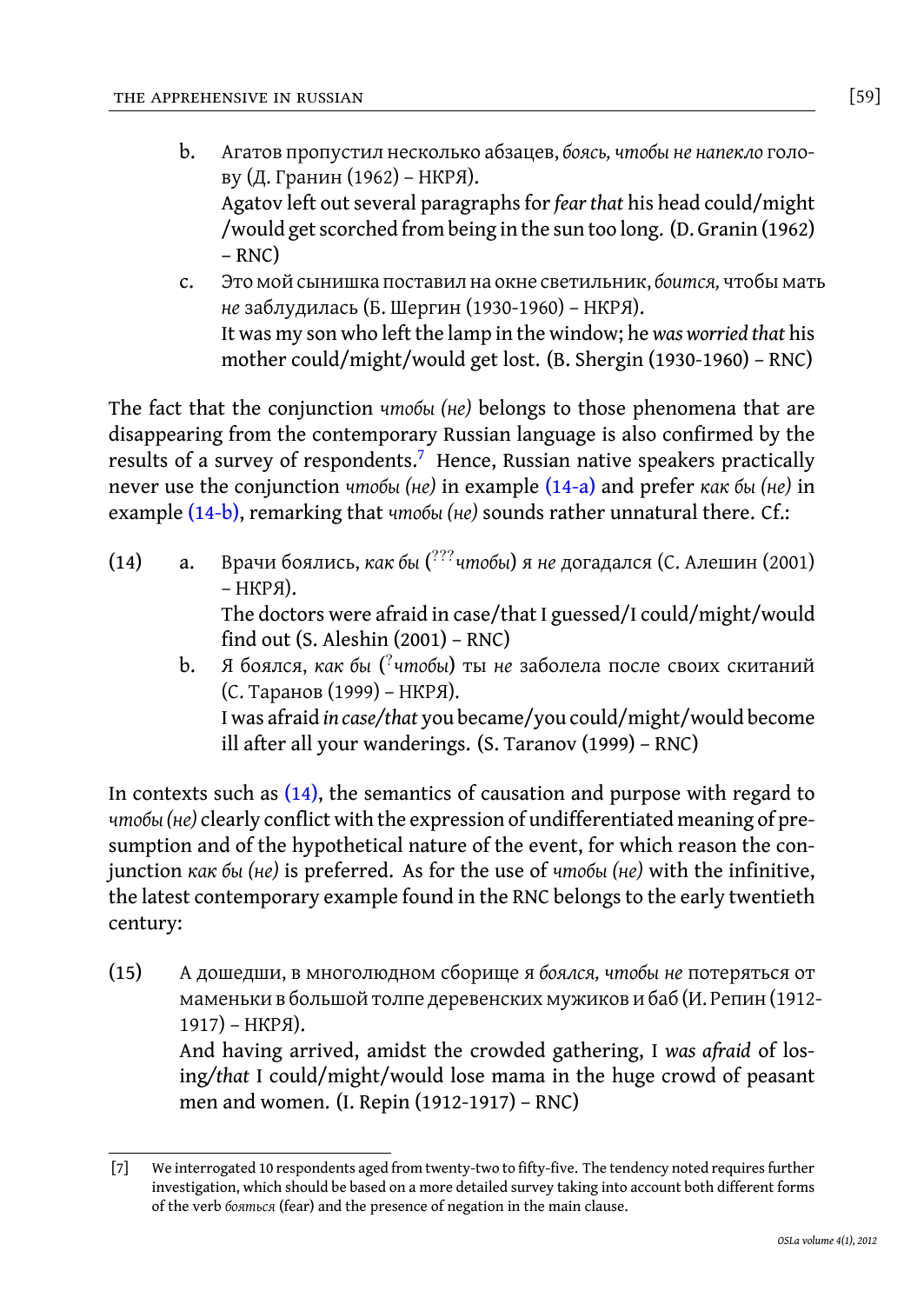<span id="page-7-2"></span><span id="page-7-1"></span>Note that the verb *бояться* (fear) may form a part of structures of greater complexity, where it governs the infinitive in the main part. Cf.:

- (16) a. Но домой *возвращаться боялся, чтобы (\*как бы) не* навлечь на близких свое невезение (П. Акимов (2000) – НКРЯ). However, he *was afraid to return* home *so as /in order not* to *(\*in case he brought/[he coul](#page-7-1)d/might/would)* bring his bad lu[ck upo](#page-7-2)n his family. (P. Akimov (2000) – RNC)
	- b. Подолгу быть около Ольги Леонардовны мы *боялись, чтобы (\*как бы) не* утомить ее... (С. Пилявская (2000) – НКРЯ). We *were afraid to stay* so long by Olga Leonardovna *so as/in order not* to tire her. *(\*in case she got tired)*. (S. Pilyavskaya (2000) – RNC)

The presence of a dependent infinitive after the verb *бояться* (cf.: *боялся возвращаться (afraid to return)* (16-a) and *боялись быть (afraid to stay)* (16-b)) emphasizes the meaning of causation and purpose in the dependent part introduced by the conjunction, and thus, in such constructions, which constitute a purpose clause, the conjunction *чтобы (не)* is the only possible one.

<span id="page-7-0"></span>Consequently, in contemporary Russian, one can note a continuing tendency towards further functional semantic differentiation of the formal means that express the speaker's apprehension at the approach of some undesirable event. The structure that employs the conjunction *чтобы (не)* is rarely used in an apprehensive meaning, and, at the same time, it is going to lose one of its formal components, the infinitive. This, in its turn, has strengthened the position of the constructions with *как бы (не)*, which thus acquire a more pronounced specialization.

# [4] NEGATION OR NOT?

One of the most interesting peculiarities of the propositions under analysis is the obligatory use of the particle *не* (not) in the dependent part. It should be noted that the possibility of omitting *не* still [existed in the nineteenth cent](#page-16-5)ury.

(17) ...он боялся, *чтобы* она к нему *подходила,* ибо не хотел, чтобы она могла приметить его страдания... (В. А. Жуковский. Письмо к С. Л. Пушкину (1837) – НКРЯ).

> …he was afraid *that* she *would approach him,* for he did not want her to notice that he was suffering… (V. A. Zhukovskiy. The letter to S. L. Pushkin  $(1837) - RNC)$

Such a use is also noted in the paper by Mel'chuk & Iordanskaja (1990), exclusively in the case of the verb *бояться*, when accompanied by the conjunction *чтобы*. The authors cite a possible example: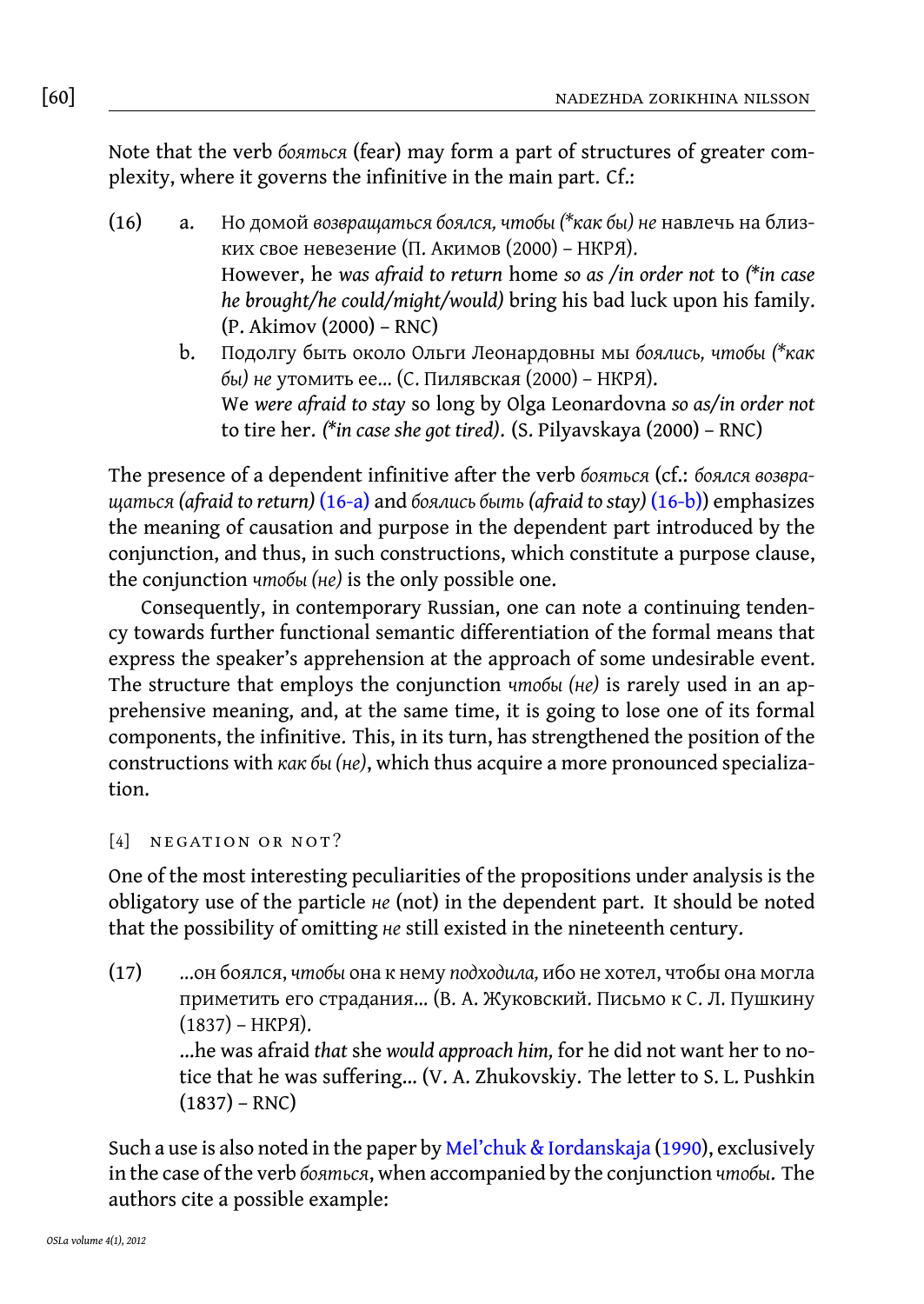(18) Мать *боится, чтобы* он ехал туда верхом (Mel'chuk & Iordanskaja 1990, 23). Mother is *afraid that* he will go there on horseback.

In their general comments, ho[wever, they note](#page-17-3) that, "many speakers avoid the construction with *čtoby* altogether" (ibid).

[R](#page-8-0)ussian grammars present differing views on the status of the negative particle *не* and also its attachment to the conjunctions *чтобы* and *как бы,* and both issues still remain a matter for discussion.

<span id="page-8-0"></span>According to one point of view, the particle *не* belongs to the conjunctions *чтобы не* and *как бы не* (RG, vol. 2, 479). As an integral part of the conjunction, it loses its meaning of negation (Shuvalova 1983, 92). As proof, the supporters of this theory frequently cite the synonymity of the propositions such as (19) and (20):

- (19) Мать *боялась, как бы/чтобы* дети не заболели. Mother *was anxious* for the children *[not](#page-16-3)* to get ill.
- (20) Мать *боялась, что* дети заболеют. Mother *was afraid that* the children would get ill.

According to a second point of view, found in earlier Russian grammars, in particular in the "Grammar of the Contemporary Literary Russian Language", the particle *не* does not b[ecom](#page-16-6)[e p](#page-8-1)art of the conjunctions, and the propositions under anal[ysis possess a "ne](#page-16-6)gative subordinate" (GCLRL, 705).

<span id="page-8-1"></span>The existence of two opposite viewpoints in describing the same linguistic object is apparently not without reason. Research in recent years has significantly extended and deepened our understanding of negation a[nd the mec](#page-16-7)ha[nisms of its](#page-16-8) interaction with other language units. $8$  A certain c[ompromise co](#page-16-9)mprises a third point of view, according to which the nega[tion pres](#page-15-0)ent in the conjunctions *как бы, чтобы* and *пока* (until) is syntactic (expletive negation) and not a semantic one (Brown & Franks 1995).<sup>9</sup> One of the proofs of this latter position is the use of

<sup>[8]</sup> See, for example, a short review of different approaches in the work of Bylinina (2003) and Partee (2004). For various types of negation, in particular, global negation in an assertion-suspending context, which comprises the conjunctions under analysis, see also the work by Paducheva (2005).

<sup>[9]</sup> See, however, the critical review of this viewpoint in Abels (2005).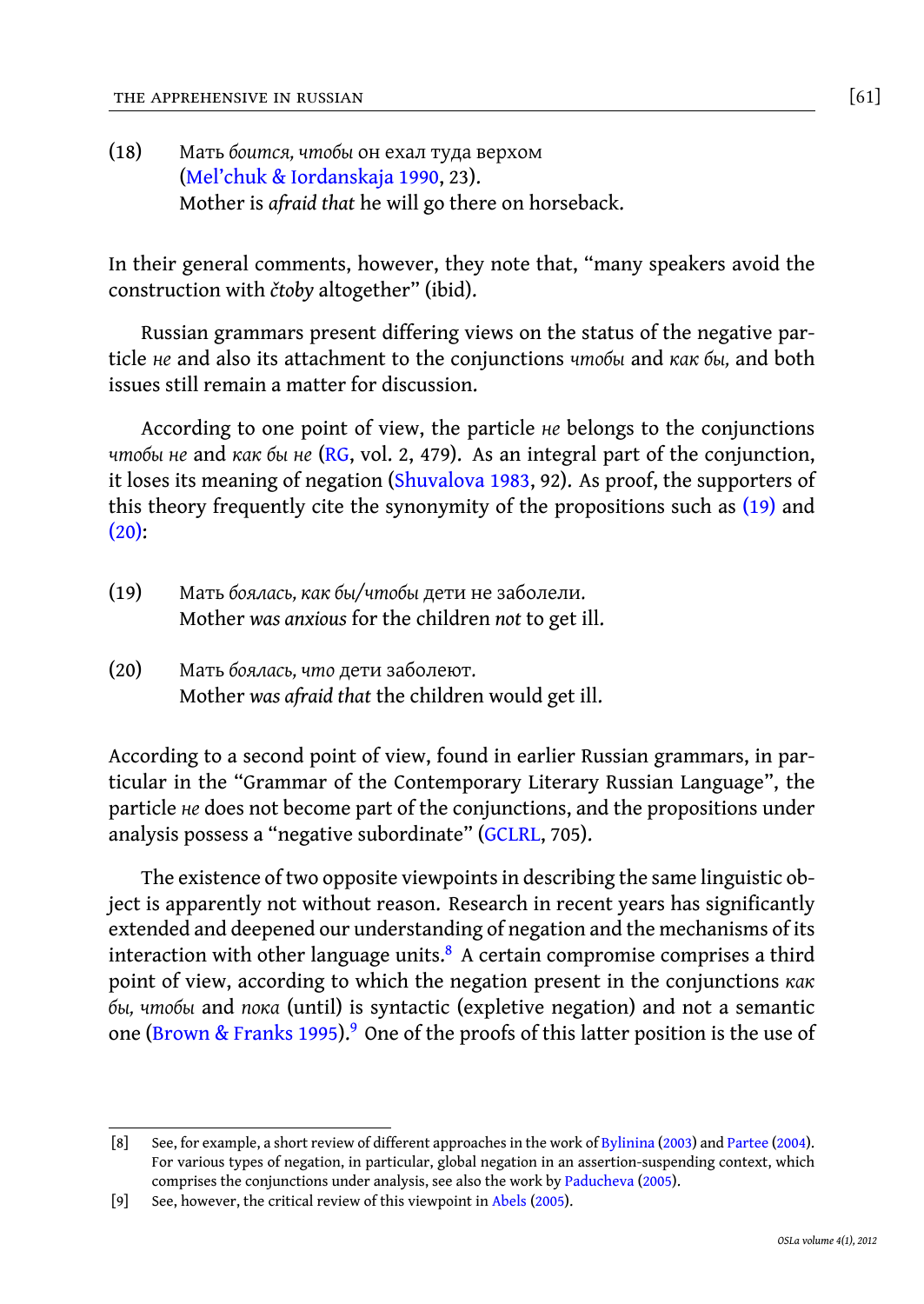# [62] nadezhda zorikhina nilsson

positive polarity items and the non-use of negative polarity items in such propo-sitions.<sup>10</sup> [For example](#page-16-7):

(21) Я *боюсь,* [как бы *\*никто/кто-нибудь/\*кто-либ[о/#кт](#page-9-0)о-то* не пришел]<sup>11</sup> (example from Bylinina (2003)). I *am afraid* that *anyone whosoever /anybody at all* might/would come.

Thus, the use of the pronoun *кто-нибудь* (21) with a negation and the impossibility, according to E. Bylinina, of using the pronoun *никто* in this example demonstrate that "semantically, it is not a negative sentence ('expletive negation')" (Bylinina 2003, ibid).<sup>12</sup> Unfortunately, the author does not give any explanati[on](#page-9-1) to the use of the *либо-*pronoun in her example (21). Why is it so that only *нибудь-*indefinites, but not *либо-*indefinites occur with *как бы не* and *чтобы не?* Are there any cases where in clauses with these conjunctions *ни-*[pronouns poss](#page-16-9)ible? As it will be shown below in our material, all the aforementioned types of the pronouns are found.

<span id="page-9-3"></span><span id="page-9-2"></span>[Le](#page-9-2)t us consider in more detail the question of the status [of nega](#page-9-3)t[ion in con](#page-16-9)[struc](#page-16-9)tions with *the apprehensive* and present our position. In our view, the context of the apprehensive construction is an example of the assertion-suspending context.<sup>13</sup> It is well known that the infinitive and the subjunctive belong to linguistic means for the suspension of assertion. Such contexts express "a direct refusal to take responsibility for the contents of the proposition". (Paducheva 2005, 17). As E. Paducheva has demonstrated, non-specific, non-referential indefinite pronouns such as *какой-нибудь* are widely used in the assertion-suspending contexts (22-a) and are practically inadmissible in the indicative mode (22-b) (Paducheva 2005, ibid):

- (22) a. Написал бы *что-нибудь* /Написать *что-нибудь* /Напиши *что-нибудь* Would you write *anything/* To write *anything/* Write *an[ything](#page-17-4)*
	- [b.](#page-16-8) \*[Она](#page-16-8) написала *что-нибудь.* \*She wrote *anything.*

<span id="page-9-0"></span>

<span id="page-9-1"></span><sup>[10]</sup> N[egativ](#page-9-0)e polarity items, i.e., i[tems d](#page-10-0)[em](#page-10-1)[a](#page-10-2)nding a sentential negation in Russian include, for example, negative pronouns, while indefinite pronouns with the particles*-то*,*-нибудь* are regarded as incompatible with negation. [As for the pronou](#page-17-5)ns with the particle *-либо*, they belong to the type with its own particular semantics and distribution and they had to be analysed separately. There are some sort of "irrealis" contexts that license *-нибудь*-words (imperative, future, modal (possibility, necessity)) while they do not license *–либо*-words. *–Либо*-words can even occur in negative contexts, for example, in the contexts with distant negation. For further discussion and analysis see, for example, the works of Pereltsvaig (2000) and Partee (2004).

<sup>[11]</sup> The # symbol in Bylinina's example denotes the possibility of TO-pronouns in a sentence with negation, but located, according to the author, out of zone of its action. (Bylinina 2003, ibid).

<sup>[12]</sup> Note that a number of Russian native speakers find it possible to use a negative pronoun *никто* (nobody) in (21). See even our examples (24-a, b, c). The author of the cited article herself makes later a cautious assumption of a possibility of a combined semantic-syntactic procedure of negation in these sentences.

<sup>[13]</sup> For details see: (Weinreich 1963).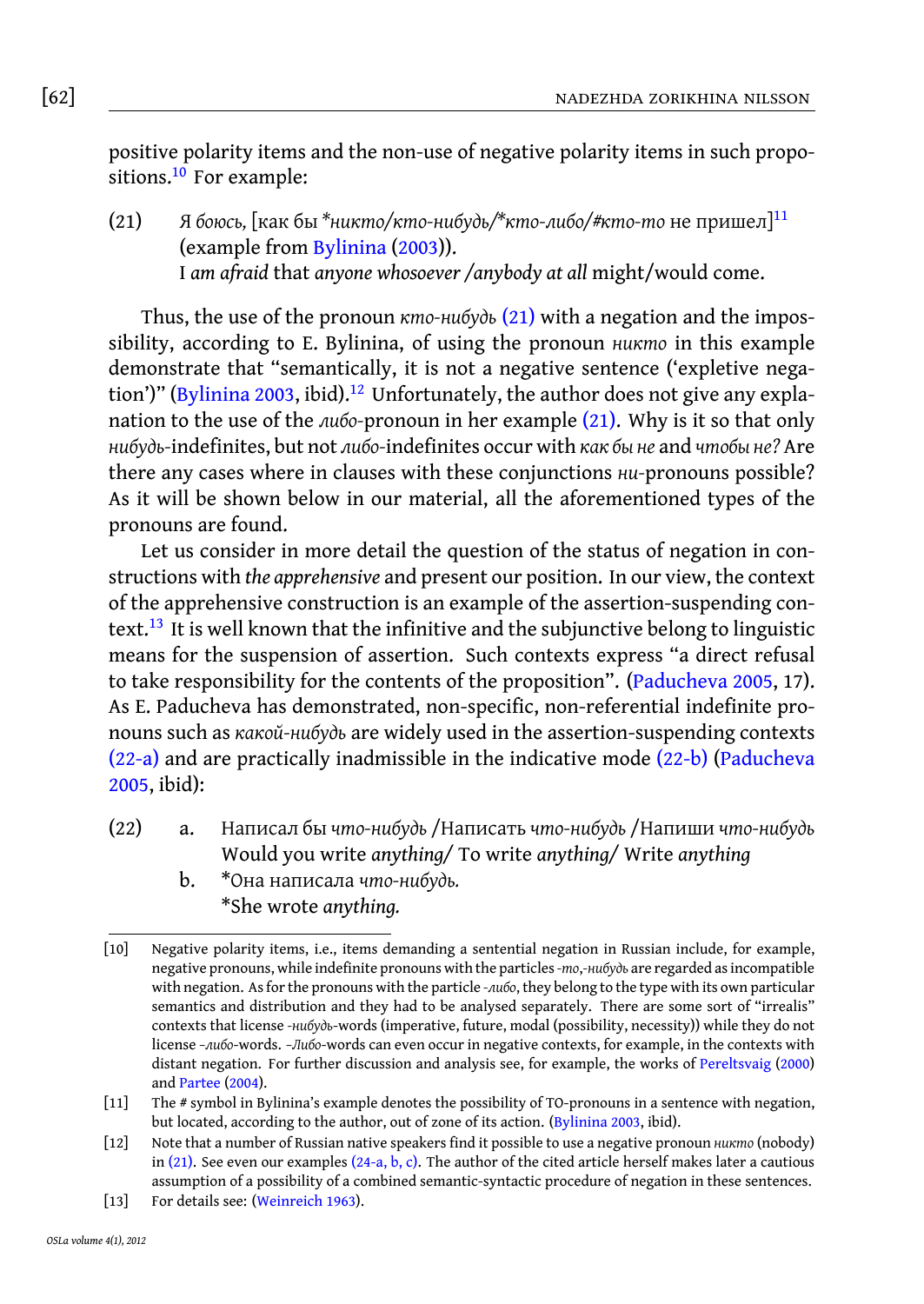It should be mentioned that indefinite pronouns with the particle *-нибудь* are widely represented in the material that we are analyzing, e.g. (23):

(23) a. *Боюсь, как бы* ему *что-нибудь не* помешало: уж больно торопится (Ю. Азаров (2002) – НКРЯ).

> I *am afraid in case anything* gets/might/should/would get in his way: he is in so much of a hurry. (Yu. Azarov (2002) – RNC)

b. Позднее Надя осторожно сказала мужу об этом: она *боялась, как бы* Леонид Иванович *не* написал такое еще *кому-нибудь* (В. Дудинцев (1956) – НКРЯ).

Later, Nadia cautiously mentioned this to her husband: she*was afraid that* Leonid Ivanovich might/should/would write the same thing to *anyone* else. (V. Dudincev (1956) – RNC)

<span id="page-10-0"></span>c. Уходя, он всегда запирал ее на ключ в комнате, *боясь, чтобы* она *не* натворила *какой-нибудь* беды (Г. Газданов (1966) – НКРЯ). Leaving the house, he always locked her in the room for fear that she might cause *some* trouble (G. Gazdanov (1966) – RNC)

<span id="page-10-1"></span>However, examples are found, even though they are rare, of the use of negative pronouns and also pronouns with the particle *-либо*.

<span id="page-10-2"></span>(24) a. Но я беспокоилась не за вещи: боялась, чтобы *никто* не влетел в раскаленные уголья на кухне (Д. Костенко. «Континент», 2006, №129).

But I was not worried about household things: I was afraid that somebody (lit. nobody) would run into the burning hot coals on the kitchen fire. (D. Kostenko. "Kontinent", 2006, N129)

- b. Боялись ― как бы *ничего* дурного со мной опять не случилось (Н. Джин (1980-1998) – НКРЯ). They were afraid in case *anything* (lit. *nothing*) bad happened/might /should/would happen to me again (N. Dzhin (1980-1998) – RNC)
- c. Телевизионных камер было много, как никогда. Смотрительницы волновались, чтобы*никто ничего* не повредил (Санкт-Петербургские ведомости, Вып. № 023, 10.02.2009). There were so many television cameras, more than ever before. The

attendants worried in case *anyone* (lit. *noone*) might/should/would damage *anything* (lit. *nothing*) (The Saint-Petersburg Times, No 023, 10.02.2009).

d. Он боялся, чтобы кто-нибудь не помешал ему, чтобы *что-либо* не прервало его состояния (К. Вагинов (1928) – НКРЯ). He was afraid that somebody might/should/would impede him, in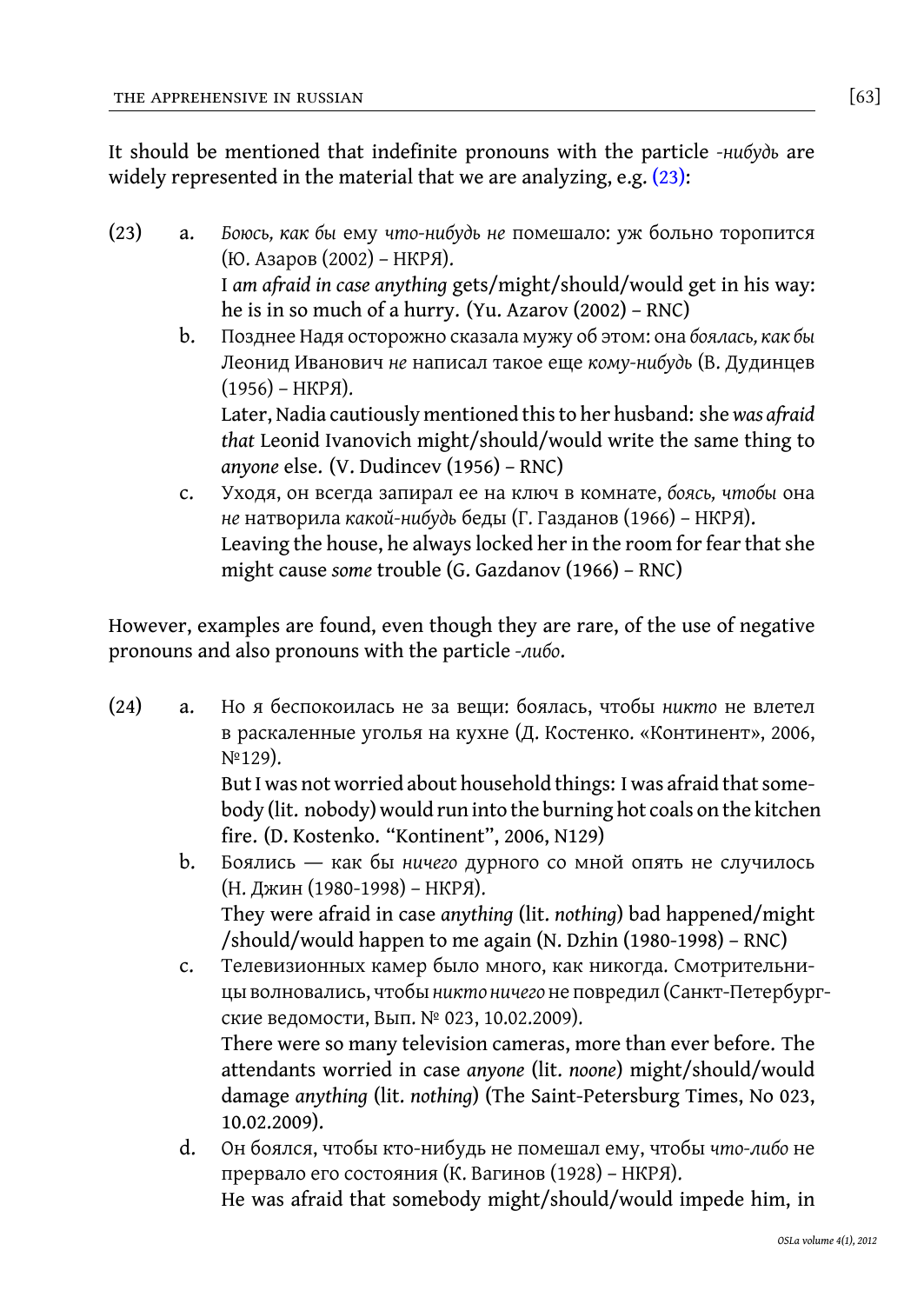[64] nadezhda zorikhina nilsson

case *anything* might/should/would disturb his state of mind. (K. Vaginov (1928) – RNC)

The examples in group  $(24)$  clearly illustrate the fact that prohibition on the use of negative polarity items in the propositions under analysis is not absolute. We must therefore ask ourselves how to explain these facts and whether these propositions contain a semantic negation.

[In order to e](#page-17-6)xplain the peculiarities of negation in the constructions with the apprehensive, it is interesting to compare these constructions with two similar linguistic phenomena, on the one hand, the expression of negation with the conjunction *пока* (till/until/before/while), and the construction of the *preventive* on the other.

# [4.1] *The conjunction Poka (till/until/before/while)*

<span id="page-11-2"></span>As it has been shown in earlier works, in particular (Barentsen 1979, 2011; Zorikhina Nilsson 2002), the conjunction *пока* enters in a rather complex relationship with negation and the verbal predicate of the subordinate part. The degree of cohesion of the entire structure depends in particular on the aspect and the lexical meaning of the verb incorporated in it, as well as on the type of the taxis relations between the situations in the main and the dependent parts. It is possible to distinguish three cases of the use of the particle *не* in structures with the conjunction *пока*. In the first case, the particle *не* cannot be omitted, and this case is most vividly manifested in propositions where the action of the main clause is interrupted as a result of some sudden event. The perfective verb of the dependent part denotes an action without an inherent duration; as a rule, it is a momentary, instantaneous action.

- <span id="page-11-3"></span><span id="page-11-0"></span>(25) Мать его была слаб[а здоро](#page-11-0)вье[м, хозя](#page-11-1)йство совсем запустила, жила коекак... *пока не утонула* однажды в реке (В. Войнович). His mother was of tender health, she neglected her household, let everything slide... *until* one day she *drowned* in the river. (V. Vojnovič)
- <span id="page-11-1"></span>Cf.: \*…жила кое-как ... *пока утонула* однажды в реке. \*…let everything slide… *while* one day she *drowned* in the river.

In the second case, the omission of *не* changes the meaning of the subordinate clause into the opposite. Cf.  $(26-a)$  and  $(26-b)$ :

- (26) a. Смотри скорей, *пока не* погасло (lit. *as long as* it has *not* gone out). Hurry up and take a look, *before* it goes out.
	- b. Смотри скорей, *пока* погасло. Hurry up and take a look, *while* it is out (*as long as* it is still out).<sup>14</sup>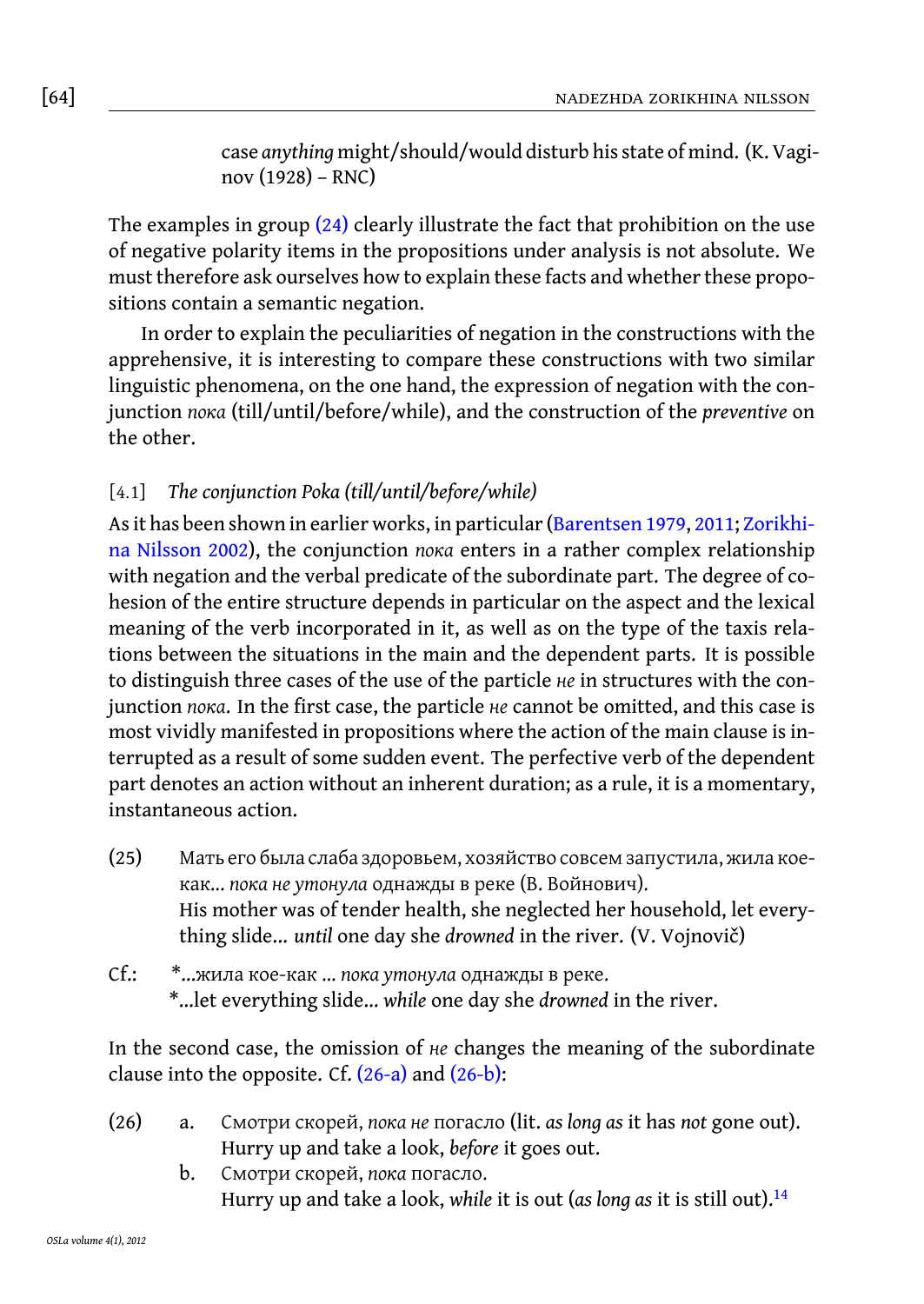<span id="page-12-0"></span>In the third case, we could speak about the synonymity of subordinate clauses with and without *не*:

- (27) a. В поисках подарка все ювелирки города обошел, *пока* нашел чтото по-настоящему красивое [ср. *пока не* нашел] (Интернет). Looking for a gift I passed all jewelry stores *before /until* I found something truly beautiful (Internet).
	- b. Я так половину города обошел, *пока не* нашел то, что искал [ср. *пока* нашел] (Интернет).

I passed half the city *before* I found what I was looking for (Internet).

c. Я прочитала инструкцию и выпила. Все равно пол но[чи к](#page-11-2)рутилась, *пока* заснула! [ср. *пока не* заснула] (Интернет). I read the instructions and drank. I still toss[ed an](#page-11-3)d tu[rned](#page-12-0) half the night *before* I fell asleep (Internet).

In all the aforementioned cases, the conjunction *пока* retains its principal meaning: it denotes the limited duration of the situation in the main clause relative to that in the subordinate clause, while the particle *не*, in our view, combines two functions. Firstly, it marks the *"absence of action"* in the dependent part against the background of the continuing action in the main clause. Thus in (25), logically, the action *«не утонула»* ('did not drown') could be interpreted as an action absent during the entire lifetime of the subject, whereas in  $(26)$  and  $(27)$ , the situations expressed by the two predicates (*«смотри»* ('take a look') and *«не погасло»;* ('did not go out'); *«обошел»* ('passed') and *«не нашел»* ('did not find'); *«крутилась»* ('tossed and turned') and *«не заснула»* ('did not go to sleep')) co-exist on the temporal axis. In the latter case the particle realizes its prototypical function of negation. However, this function is often concealed by the communicative intentions of the speaker, who wishes to emphasize the change from one action to another and not the absence of some action against the background of another one. The second function of the particle *не* in such structures could be called a *communicative* or *intentional* one: this particle is used to mark the cessation of the action of the main part and the advent of a new event or condition.

Unlike the conjunction *пока*[, which, in](#page-17-6) contemporary Russian, has preserved its variability in combining with both the positive and the negative predications, the conjunctions *чтобы* and *как бы*, when used in the apprehensive, invariably demand the particle *не* with the predicate. Note that the impossibility of omitting *не* before the verb in such structures cannot serve, by itself, an argument in favor of the loss of the negative function of the particle. In relation to this, let us examine another construction where *не* is an indispensable part.

<sup>[14]</sup> Examples from the work of (Zorikhina Nilsson 2002, 84). See this article for further discussion.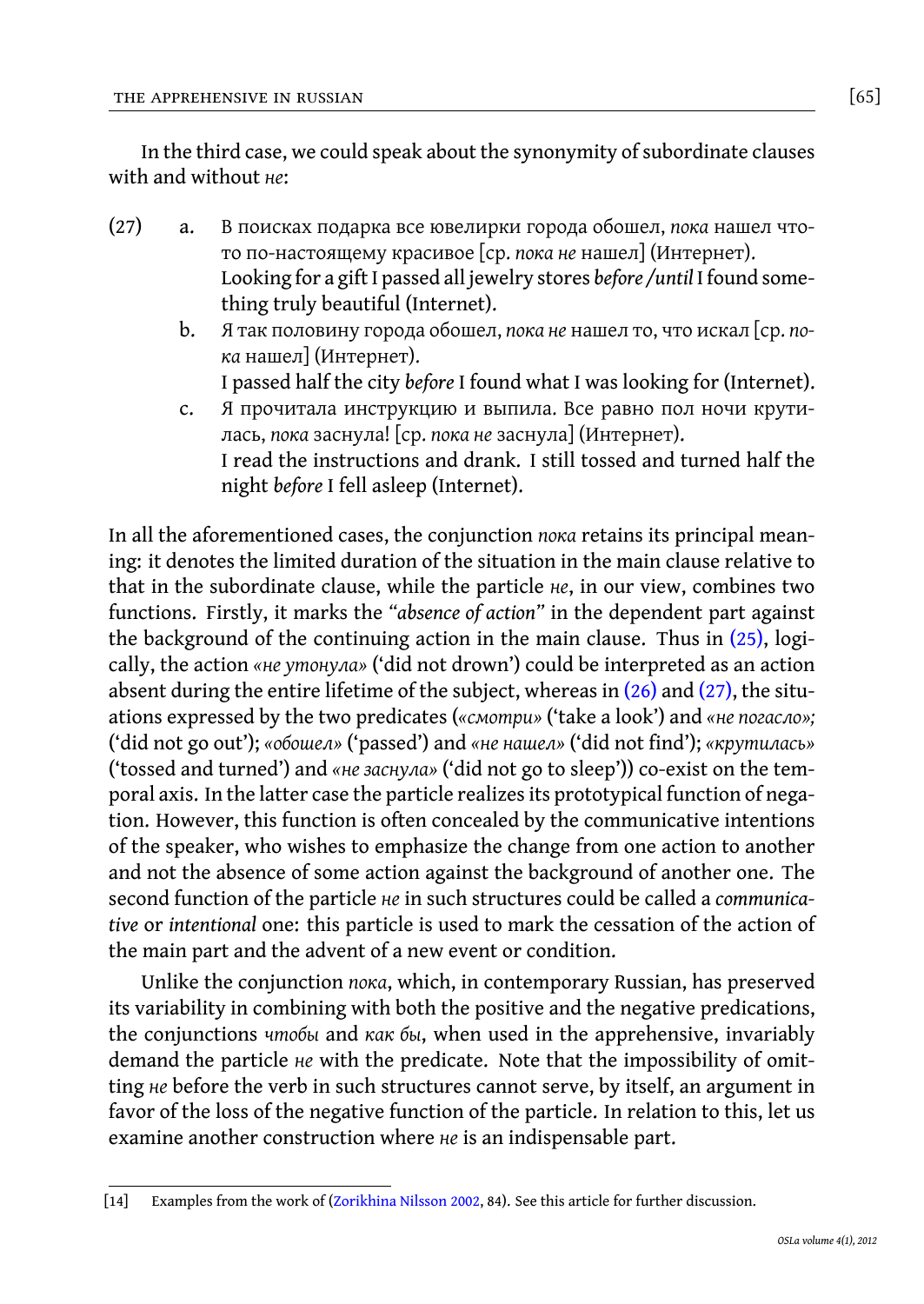# [66] nadezhda zorikhina nilsson

[4.2] *The preventive and the apprehensive*

One of the convincing facts that demonstrate that negation has not lost its meaning in the apprehensive is its comparison with the *preventive*. Semantically, these two structures are similar: in both cases they express the speakers' concern about some undesirable future event, but in the *preventive*, the speaker is actively trying to prevent possible consequences of the present situation by using the imperative form to address the listener, which is never observed in the case of the apprehensive. Cf.:

- <span id="page-13-2"></span>(28) a. Смотри, *не заболей! Don't* you get *ill!*
	- b. Я боюсь, *как бы* дочь *не заболела.* I am anxious for my daughter *not to get ill.* I am worried *in case* my daughter *gets ill.*

<span id="page-13-4"></span><span id="page-13-3"></span><span id="page-13-1"></span>The preventive meaning is described quite well and in some detail in the linguistic literature (Khrakovskiy & Volodin 2001; Birjulin 1994). Here, we shall present the basic semantic components of the situation with the *preventive* in example (28-a), in order to better compare it with the *apprehensive* construction:

- <span id="page-13-0"></span>1. At the moment  $t^1$ , situation  $P^1$  $P^1$  occurs (*X* is in good health, not ill,  $P^1 = \neg P^2$ ).
- 2. Situation  $P^2$  (*X* will be ill, will become ill).
- 3. Th[e](#page-13-1) speaker expresses apprehension at a possible imminent situation  $P^2.$
- 4. The speaker does not want the situation  $P^2$  to occur (*X* wants «not  $P^2$ »).
- 5. The speaker warns of the possibility of  $P^2$  (*X* will be il[l, will](#page-13-0) become ill).

As we can see from the enumeration of the components, number 5, which is expressed by the imperative of a perfective [verb, is](#page-13-0) exc[luded](#page-13-0) from the semantics of the situation involving the apprehensive. This situation, however, includes element 4, although it is in a rather weak form: the *–л* (-l)-subjunctive form after *как бы* emphasizes the wish of the speaker (the agent of the narrative). The speaker (the agent) expresses the wish that situation  $P^2$  should not occur.

The presence of the semantic negation in the *apprehensive* and, at the same time, its absence in the synonymous indicative structure  $(28-c)$  can be easily explained by the fact that in the indicative, the future form is used to only indicate the fact that the situation  $P^2$  is possible. Cf. (28-b) and (28-c):

(28) b. Я боюсь, *как бы* дочь *не* заболела.

I am anxious for my daughter *not to get ill*.

'The speaker expresses concern about the possibility that situation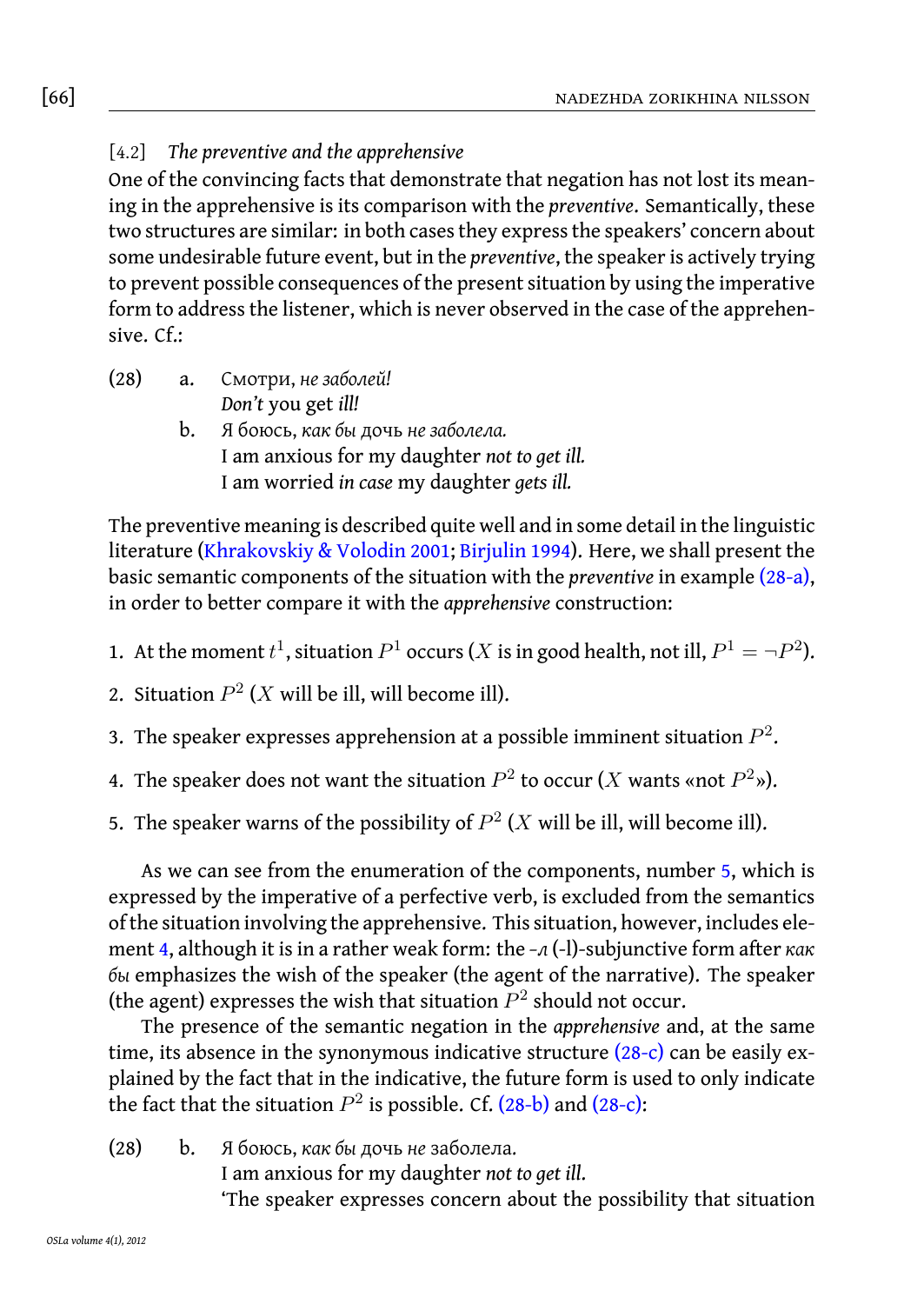*P* <sup>2</sup> may occur'.

'The speaker expresses the [w](#page-13-2)ish that the situation  $P<sup>2</sup>$  w[ou](#page-13-3)l[d](#page-13-4) not occur' (weak component of sense).

c. Я боюсь, *что* дочь *заболеет.* I am afraid *that* my daughter *will get ill.* 'The speaker expresses concern about the possibility that situation *P* <sup>2</sup> may occur'.

<span id="page-14-1"></span>The situation described in the complex sentences with the subordinate introduced by the conjunction *что* (that) involves only the elements (1, 2, 3), i.e. it is less varied semantically than the construction with the apprehensive involving the conjunctions *чтобы (не)* and *как бы (не)*. [P](#page-14-0)ropositions with the conjunctions *что* and *чтобы (не)* or *как бы (не)* are synonymous, but the synonymity is not absolute and cannot serve as an argument for the absence of semantic negation in the *apprehensive*.

<span id="page-14-2"></span>It is also interesting to note that in constructions with the *preventive*, as well as with the *apprehensive*, it is possible to use both indefinite and negative pronouns.  $Cf$ :

- (29) a. [Смотри], *не* заболей *ничем!* (4)<sup>15</sup> Don't you come down with *anything!*
	- b. [Смотри], *не* заболей *чем-нибудь!* (96) [Don't](#page-14-1) you [com](#page-14-2)e down with *something!*
- (30) a. *Не* задави *никого!* (518) Don't you hit *anyone!*
	- b. *Не* задави *кого-нибудь!* (406) Don't you hit *someone!*

<span id="page-14-0"></span>The examples (29) and (30) testify to the fact that also in structures with the preventive it is possible to use both negative and indefinite pronouns. However, in the case of the preventive the presence of negation has never been denied on these grounds. In our view, semantic negation is present both in the *preventive* and the *apprehensive* constructions, but it manifests itself in a non-standard fashion, which is conditional on the fact that from assertion-suspending contexts, we can expect a nontrivial behavior by the language units.

<sup>[15]</sup> The figure in brackets shows the number of cases where the sentence was found using the Google search engine for a search undertaken on December 1, 2010.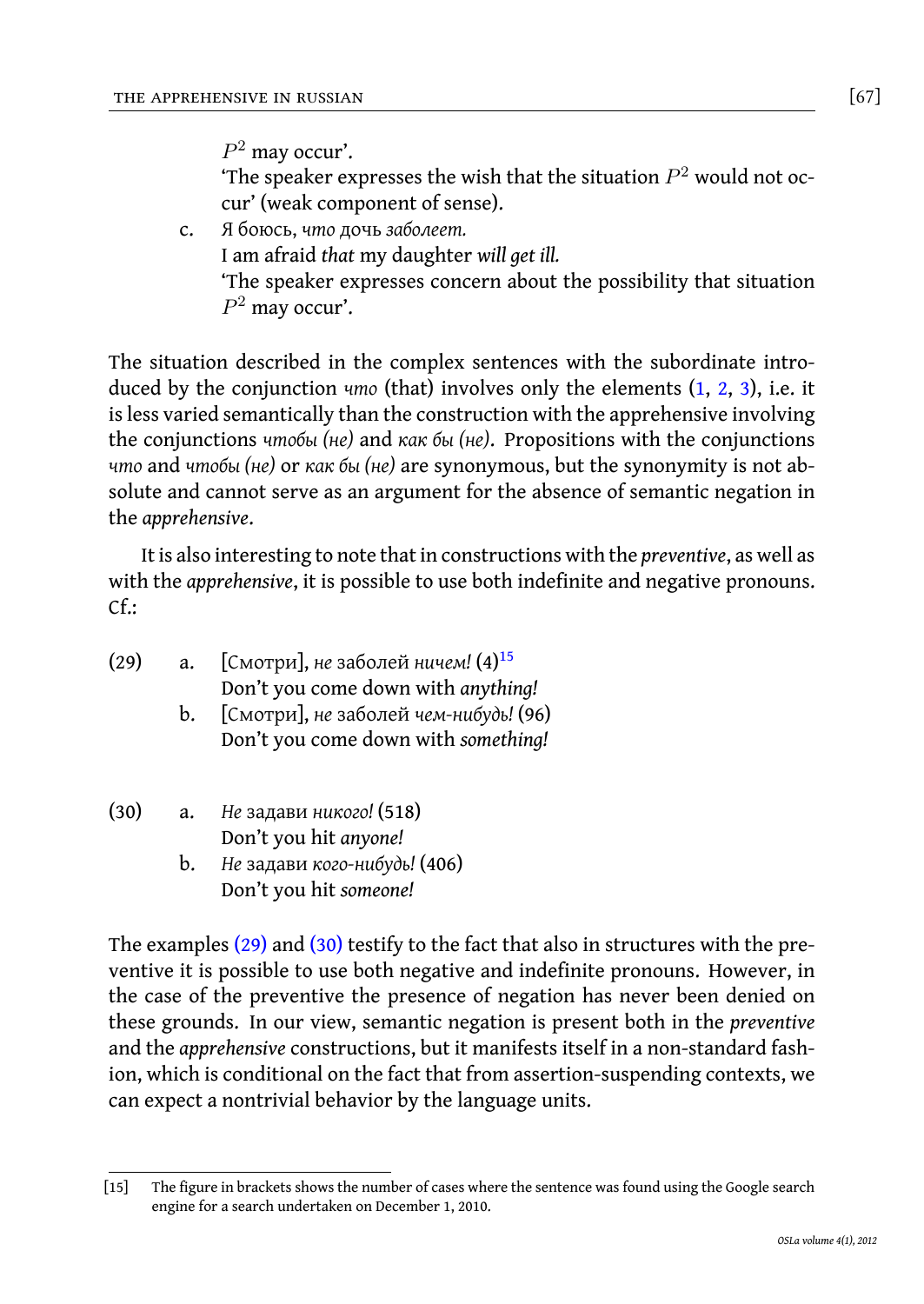#### [5] CONCLUSION

In this paper, I have examined the meaning of apprehension and concern about some undersirable event in Russian expressed by the verbal constructions using subordinating conjunctions *как бы (не)* and *чтобы (не)* and *–л* (-l)-subjunctive verb form or infinitive.

The complex sentences and infinitive clauses where the main clause predicate is expressed by the verb *бояться* 'fear' were invistigeted in greater detail.

As the study of the large corpus data has shown, the structure that employs the conjunction *чтобы (не)* is rarely used in an apprehensive meaning and it is on its way to disappear from the contemporary Russian language, particulary in the infinitive clause. Thus, the constructions with *как бы (не)* acquire a more pronounced specialization.

The paper discussed one of the most interesting peculiarities of the propositions under analysis, namely the obligatory use of the particle *не* (not) in the dependent part and the semantic puzzles of the negation which is expressed in it. I considered the context of the apprehensive construction as an example of the assertion-suspending context. Although *–нибудь*-pronouns (positive polarity items) were widely represented in my material, the examples of the use of *ни*pronouns (strong negative polarity items) and *–либо*-pronouns (weak negative polarity items) were found. These facts allowed me to argue that the negation in the apprehensive construction has some semantic function. Furthermore, the comparison with other constructions (complex sentences with the conjunction *пока (не)* and preventive constructions) strengthened the arguments confirming the existence of "uncommon" uses. The negative particle *ne* (not) in these contexts interacts with the words of different meaning and this interaction results in a non-standard behavior of many language units involved.

The proposed analyses of the apprehensive constructions with the verb *бояться* 'fear' could be extended to other words denoting fear and concern, feelings and actions that accompany apprehension as well as to words with the meaning of surveillance and supervision.

#### **AKNOWLEDGEMENT**

I am grateful to Adrian Barentsen and my anonymous reviewer for their very thoughtful comments and useful suggestions on an earlier version of this paper. All remaining errors are, of course, my responsibility. None of the above necessarily agree with the views expressed.

#### **REFERENCES**

<span id="page-15-0"></span>Abels, K. 2005. 'Expletive Negation' in Russian: A Conspiracy Theory. *Journal of Slavic linguistics* 13(1). 5–74.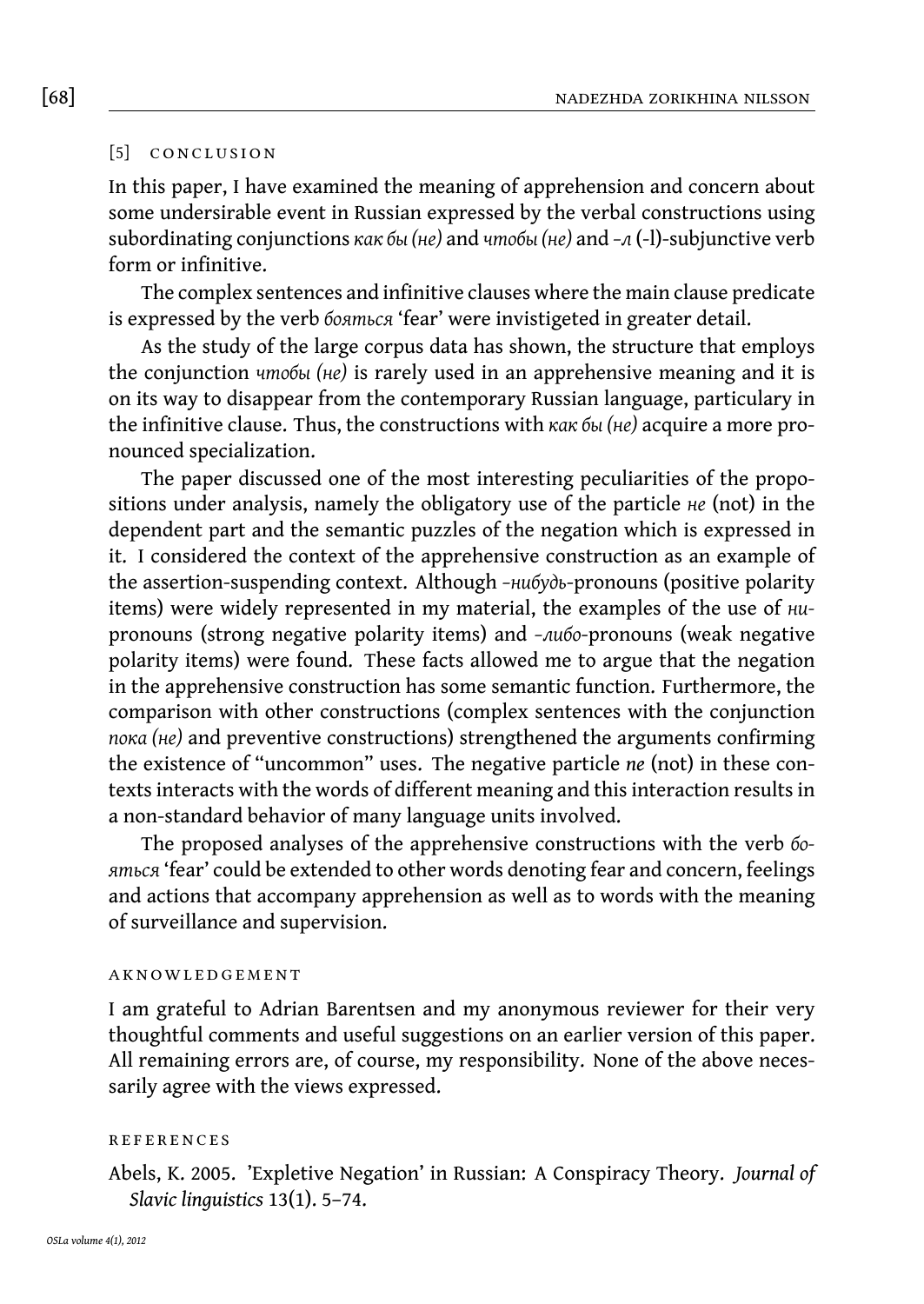- <span id="page-16-6"></span>Barentsen, A. 1979. Nabljudenija za funkcionirovaniem sojuza *poka*. In *Dutch Contributions to the Eighth International Congress of Slavists*, 57–159. Lisse.
- <span id="page-16-7"></span>Barentsen, A. 2011. O sxodstvax i različijax v upotreblenii ograničitel'nyx vremennyx sojuzov v sovremennyx slavjanskix jaz[ykax. Preprint. To be published](http://www.dialog-21.ru/Archive/2003/Bylinina.htm) in *Zbornik Matice srpske za slavistiku*.
- <span id="page-16-0"></span>Bi[rjulin, L. 1994. Semantika i pragm](http://www.dialog-21.ru/Archive/2003/Bylinina.htm)atika russkogo imperativa. *Slavica Helsingiensia* 13.
- <span id="page-16-4"></span>Brown, S. & S. Franks. 1995. Asymmetries in the scope of Russian negation. *Journal of Slavic Linguistics* 3. 239–287.
- <span id="page-16-3"></span>Bylinina, Je. 2003. O sintaksise otricanija v russkom jazyke: otricatel'nye mestoimenija i konstrukcija "ni x, ni y". http://www.dialog-21.ru/ Archive/2003/Bylinina.htm.
- <span id="page-16-2"></span>Dobrushina, N.R. 2006. Grammatičeskie formy i konstrukcii so značeniem opasenija i predostereženija. *Voprosy jazykoznanija* 2. 28–67.
- Fortuin, E.L. 2000. *Polysemy or monosemy: Interpretation of the imperative and the dative-infinitive construction in Russian.* Amsterdam: Institute for Logic, Language and Computation, Amsterdam University dissertation.
- <span id="page-16-5"></span><span id="page-16-1"></span>GCLRL. 1970. *Grammatika sovremennogo russkogo literaturnogo jazyka*. Moskva: Nauka.
- Khrakovskiy, V.S. 2009. *Taksis: semantika, sintaksis, tipologija. Tipologija taksisnyx konstrukcij.* 11–113. Moskva: Znak.
- <span id="page-16-9"></span>Khrakovskiy, V.S. & A.P. Volodin. 2001. *Semantika i tipologija imperativa. Russkij imperativ*. Moskva: URSS.
- <span id="page-16-8"></span>Lomtev, T.P. 1956. *Očerki po istoričeskomu sintaksisu russkogo jazyka*. Moskva: MGU.
- M[el'chuk, I. & L. Iordanskaja. 1990. Semantics](people.umass.edu/partee/RGGU_2004/RGGU048a%20no%20codes.doc) of [Two Emotion Verbs in Russian:](people.umass.edu/partee/RGGU_2004/RGGU048a%20no%20codes.doc) *bojat'sja* 'to be afraid' and *nadejat'sja* 'to hope'. *Australian Journal of Linguistics* 10(2). 305–357.
- Paducheva, E.V. 2005. Ėffekty snjatoj utverditel'nosti: global'noe otricanie. *Russkij jazyk v naučnom osveščenii* 2(10). 17–42.
- Partee, Barbara H. 2004. Formal Semantics, Lecture 8. Negation, Monotonicity, and Negative Polarity Items. RGGU April 8. people.umass.edu/partee/ RGGU\_2004/RGGU048a%20no%20codes.doc (15.05. 2011).